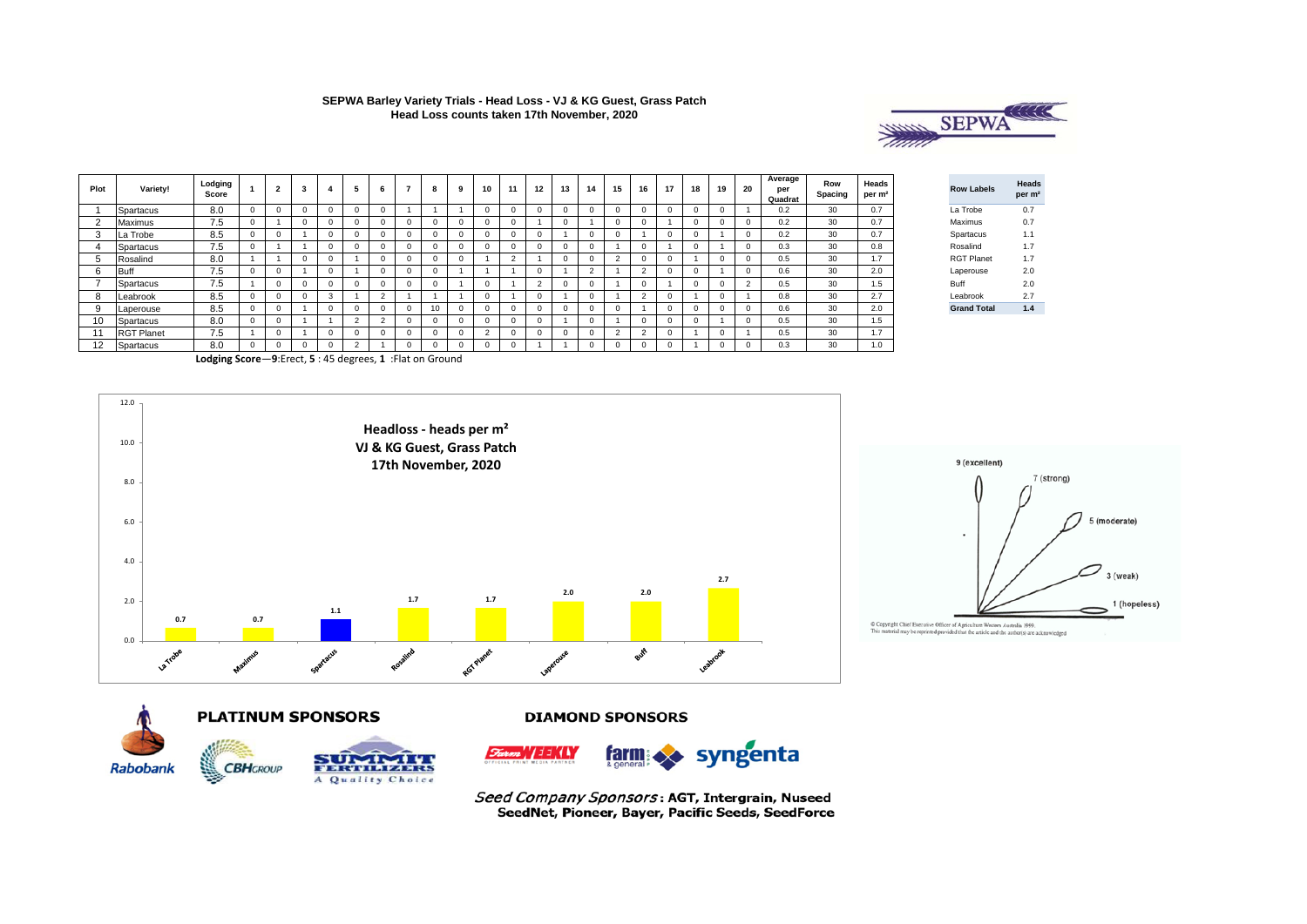# **HARVEST DATA - SEPWA Barley Variety Trial - VJ & KG Guest, Grass Patch Harvested 17 November 2020**



**Comparison between Weigh Trailer and John Deere 5680 Header** 

|                |                      |        |       |       |        | Weigh<br>Trailer | Weiah<br>Trailer % | <b>Header</b> | <b>Header</b> |                  |                         | Weiah                    |        |
|----------------|----------------------|--------|-------|-------|--------|------------------|--------------------|---------------|---------------|------------------|-------------------------|--------------------------|--------|
|                |                      | Plot   | Plot  | Area  | Weight | Yield            | of Site            | Weight        | Yield         | Header % of      |                         | Trailer                  | Heade  |
|                | <b>Plot Variety!</b> | Length | Width | (ha)  | (kgs)  | (t/ha)           | Mean               | (kgs)         | (t/ha)        | <b>Site Mean</b> | Variety!                | (t/ha)                   | (t/ha) |
|                | Spartacus            | 188    | 12    | 0.226 | 482    | 2.137            | 114%               | 470           | 2.083         | 106%             | Spartacus               | 1.969                    | 2.021  |
| $\overline{2}$ | Maximus              | 188    | 12    | 0.226 | 473    | 2.097            | 112%               | 470           | 2.083         | 106%             | La Trobe                | 1.751                    | 1.862  |
| 3              | La Trobe             | 188    | 12    | 0.226 | 395    | 1.751            | 93%                | 420           | 1.862         | 95%              | Rosalind                | 2.030                    | 2.172  |
| 4              | Spartacus            | 188    | 12    | 0.226 | 357    | 1.582            | 84%                | 390           | 1.729         | 88%              | Buff                    | 1.764                    | 1.906  |
| 5              | Rosalind             | 188    | 12    | 0.226 | 458    | 2.030            | 108%               | 490           | 2.172         | 111%             | Leabrook                | 1.950                    | 2.083  |
| 6              | Buff                 | 188    | 12    | 0.226 | 398    | 1.764            | 94%                | 430           | 1.906         | 97%              | <b>RGT Planet</b>       | 1.325                    | 1.507  |
|                | Spartacus            | 188    | 12    | 0.226 | 470    | 2.083            | 111%               | 490           | 2.172         | 111%             | Maximus                 | 2.097                    | 2.083  |
| 8              | Leabrook             | 188    | 12    | 0.226 | 440    | .950             | 104%               | 470           | 2.083         | 106%             | Laperouse               | 1.711                    | 1.773  |
| 9              | Laperouse            | 188    | 12    | 0.226 | 386    | 1.711            | 91%                | 400           | 1.773         | 91%              | Average of Yield (t/ha) | 1.873                    | 1.958  |
| 10             | Spartacus            | 188    | 12    | 0.226 | 465    | 2.061            | 110%               | 470           | 2.083         | 106%             |                         |                          |        |
| 11             | <b>RGT Planet</b>    | 188    | 12    | 0.226 | 299    | 1.325            | 71%                | 340           | 1.507         | 77%              |                         |                          |        |
|                | 12 Spartacus         | 188    | 12    | 0.226 | 447    | 1.981            | 106%               | 460           | 2.039         | 104%             |                         | <b>Header Yield (t/l</b> |        |

|                         | Data                       |                  |
|-------------------------|----------------------------|------------------|
| Variety!                | Weigh<br>Trailer<br>(t/ha) | Header<br>(t/ha) |
| Spartacus               | 1.969                      | 2.021            |
| La Trobe                | 1.751                      | 1.862            |
| Rosalind                | 2.030                      | 2.172            |
| <b>Buff</b>             | 1.764                      | 1.906            |
| Leabrook                | 1.950                      | 2.083            |
| <b>RGT Planet</b>       | 1.325                      | 1.507            |
| Maximus                 | 2.097                      | 2.083            |
| Laperouse               | 1.711                      | 1.773            |
| Average of Yield (t/ha) | 1.873                      | 1.958            |



| Plot | Variety!  | Plot<br>Lenath | Plot<br>Width | Area<br>(ha) | Weight<br>(kgs) | Weigh<br><b>Trailer</b><br>Yield<br>(t/ha) | Weiah<br>Trailer %<br>of Site<br>Mean | <b>Header</b><br>Weight<br>(kgs) | <b>Header</b><br>Yield<br>(t/ha) | Header % of<br><b>Site Mean</b> |
|------|-----------|----------------|---------------|--------------|-----------------|--------------------------------------------|---------------------------------------|----------------------------------|----------------------------------|---------------------------------|
|      | Spartacus | 188            | 12            | 0.226        | 482             | 2.137                                      | 114%                                  | 470                              | 2.083                            | 106%                            |
| 4    | Spartacus | 188            | 12            | 0.226        | 357             | .582                                       | 84%                                   | 390                              | 1.729                            | 88%                             |
|      | Spartacus | 188            | 12            | 0.226        | 470             | 2.083                                      | 111%                                  | 490                              | 2.172                            | 111%                            |
| 10   | Spartacus | 188            | 12            | 0.226        | 465             | 2.061                                      | 110%                                  | 470                              | 2.083                            | 106%                            |
| 12   | Spartacus | 188            | 12            | 0.226        | 447             | .981                                       | 106%                                  | 460                              | 2.039                            | 104%                            |







#### **DIAMOND SPONSORS**

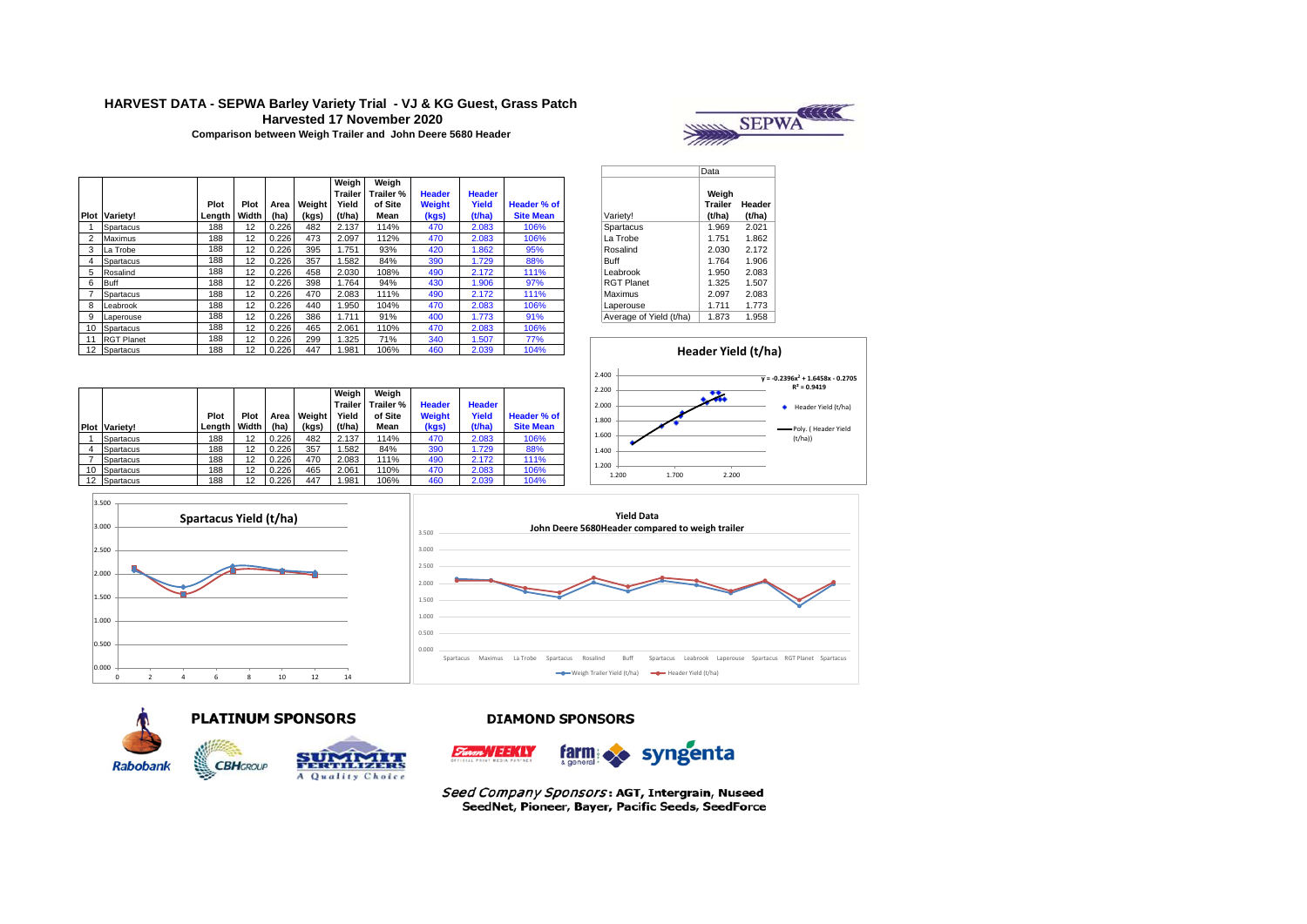

#### **HARVEST DATA - SEPWA Barley Variety Trial - VJ & KG Guest, Grass Patch Harvested - 13th November 2020**

| Plot              | Variety!          | Plot Length | Plot Width Area (ha) |       | Weight (kgs) | Yield (t/ha) | Plot 2 | % of Site Mean | Average of Yield (t/ha) |       |
|-------------------|-------------------|-------------|----------------------|-------|--------------|--------------|--------|----------------|-------------------------|-------|
|                   | Spartacus         | 188         | 12                   | 0.226 | 482          | 2.137        |        | 114%           | Variety!                | Total |
| っ                 | Maximus           | 188         | 12                   | 0.226 | 473          | 2.097        | 4      | 112%           | <b>RGT Planet</b>       | 1.325 |
| 3                 | La Trobe          | 188         | 12                   | 0.226 | 395          | 1.751        | 9      | 93%            | Laperouse WI4952        | 1.711 |
| 4                 | Spartacus         | 188         | $12 \overline{ }$    | 0.226 | 357          | .582         | 16     | 84%            | La Trobe                | 1.751 |
| 5                 | Rosalind          | 188         | 12                   | 0.226 | 458          | 2.030        | 25     | 108%           | Buff                    | 1.764 |
| 6                 | <b>Buff</b>       | 188         | 12                   | 0.226 | 398          | .764         | 36     | 94%            | Leabrook                | 1.950 |
|                   | Spartacus         | 188         | 12                   | 0.226 | 470          | 2.083        | 49     | 111%           | Spartacus               | 1.969 |
| 8                 | Leabrook          | 188         | 12                   | 0.226 | 440          | .950         | 64     | 104%           | Rosalind                | 2.030 |
| 9                 | Laperouse         | 188         | 12                   | 0.226 | 386          | 1.711        | 81     | 91%            | Maximus (1705)          | 2.097 |
| 10                | Spartacus         | 188         | 12                   | 0.226 | 465          | 2.061        | 100    | 110%           | <b>Grand Total</b>      | 1.873 |
| 11                | <b>RGT Planet</b> | 188         | 12                   | 0.226 | 299          | 1.325        | 121    | 71%            |                         |       |
| $12 \overline{ }$ | Spartacus         | 188         | 12                   | 0.226 | 447          | .981         | 144    | 106%           |                         |       |

| Average of Yield (t/ha) |       |
|-------------------------|-------|
| Variety!                | Total |
| <b>RGT Planet</b>       | 1.325 |
| Laperouse WI4952        | 1.711 |
| La Trobe                | 1.751 |
| Buff                    | 1.764 |
| Leabrook                | 1.950 |
| Spartacus               | 1.969 |
| Rosalind                | 2.030 |
| Maximus (1705)          | 2.097 |
| <b>Grand Total</b>      | 1.873 |

| Plot | Variety!  | Plot Lenath | Plot Width Area (ha) |       | Weight (kgs) | Yield (t/ha) | Plot 2 | 1% of Site Mean |
|------|-----------|-------------|----------------------|-------|--------------|--------------|--------|-----------------|
|      | Spartacus | 188         | 12                   | 0.226 | 482          | 2.137        |        | 114%            |
|      | Spartacus | 188         | 12                   | 0.226 | 357          | 1.582        | 16     | 84%             |
|      | Spartacus | 188         | 12                   | 0.226 | 470          | 2.083        | 49     | 111%            |
| 10   | Spartacus | 188         | 12                   | 0.226 | 465          | 2.061        | 100    | 110%            |
| 12   | Spartacus | 188         | 12                   | 0.226 | 447          | .981         | 144    | 106%            |



![](_page_2_Figure_6.jpeg)

![](_page_2_Figure_7.jpeg)

![](_page_2_Picture_8.jpeg)

![](_page_2_Picture_9.jpeg)

**CBH**GROUP

![](_page_2_Picture_10.jpeg)

#### **DIAMOND SPONSORS**

![](_page_2_Picture_12.jpeg)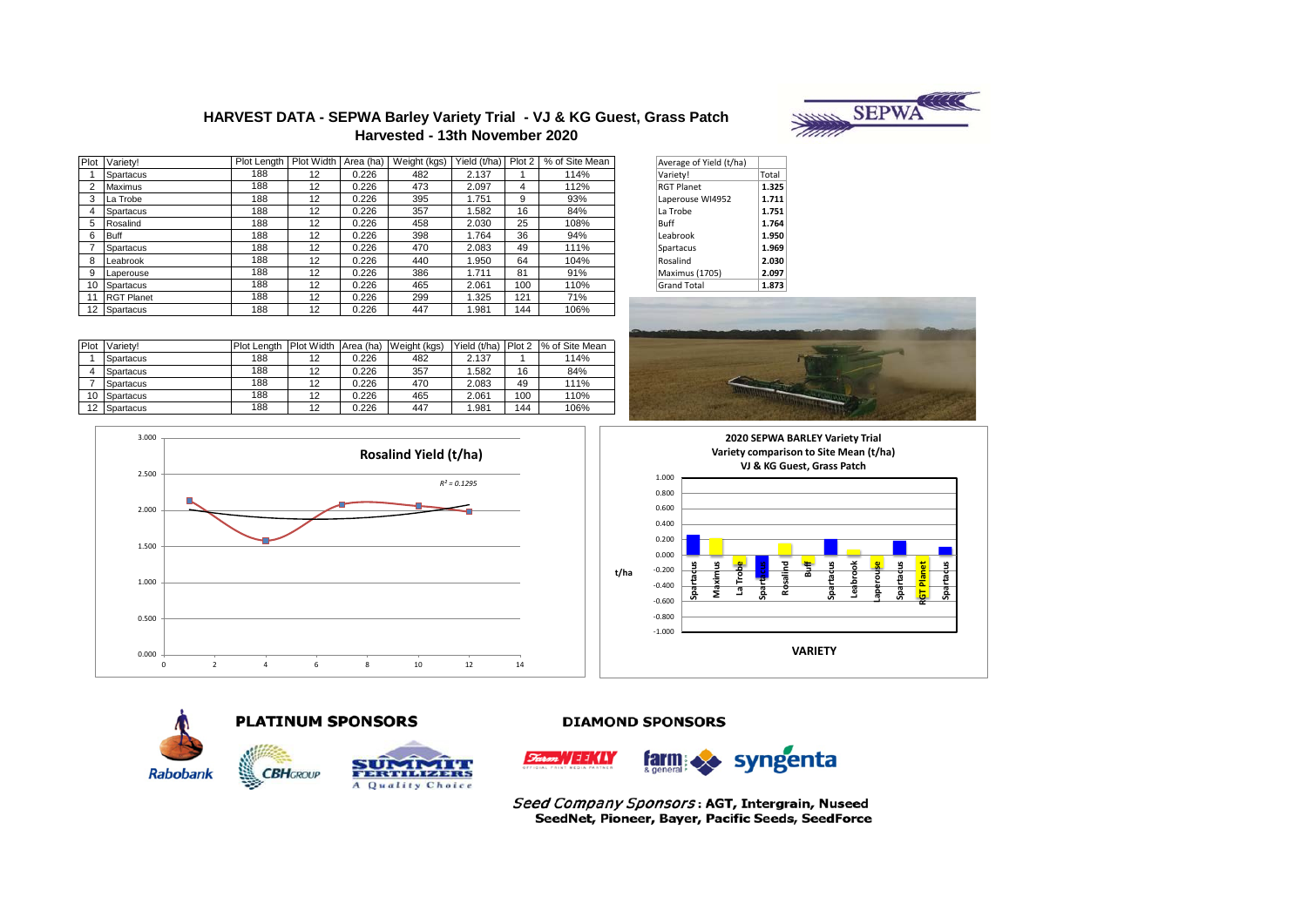![](_page_3_Picture_0.jpeg)

![](_page_3_Figure_1.jpeg)

|                |                   | Yield  |                |
|----------------|-------------------|--------|----------------|
| Plot           | Variety!          | (t/ha) | % of Site Mean |
|                | <b>Spartacus</b>  | 2.137  | 114%           |
| $\overline{2}$ | Maximus           | 2.097  | 112%           |
| 3              | La Trobe          | 1.751  | 93%            |
| 4              | <b>Spartacus</b>  | 1.582  | 84%            |
| 5              | Rosalind          | 2.030  | 108%           |
| 6              | <b>Buff</b>       | 1.764  | 94%            |
| 7              | <b>Spartacus</b>  | 2.083  | 111%           |
| 8              | Leabrook          | 1.950  | 104%           |
| 9              | Laperouse         | 1.711  | 91%            |
| 10             | <b>Spartacus</b>  | 2.061  | 110%           |
| 11             | <b>RGT Planet</b> | 1.325  | 71%            |
| 12             | <b>Spartacus</b>  | 1.981  | 106%           |

#### **Site Details**

# **Plot Dimensions**

**Length (m) Width (m) Area (m2) Conversion Factor**

# 188 12 0.226 4.43

**PLATINUM SPONSORS** 

![](_page_3_Picture_11.jpeg)

![](_page_3_Picture_12.jpeg)

![](_page_3_Picture_13.jpeg)

### **DIAMOND SPONSORS**

![](_page_3_Picture_15.jpeg)

![](_page_3_Picture_16.jpeg)

![](_page_3_Picture_18.jpeg)

|                   | <b>Site Details</b>       | <b>Statistical Analysis</b>     |        |  |
|-------------------|---------------------------|---------------------------------|--------|--|
| Soil Description: | Loamy Clay                | Site Mean (t/ha)                | 1.873  |  |
| Date Sown:        | Monday, 4 May 2020        | Probability                     | 0.399  |  |
| Date Harvested    | Tuesday, 17 November 2020 | Least significant difference 5% | 0.6787 |  |
| Seeding Rate:     | 45 ka/ha                  | <b>CV %</b>                     | 11.9   |  |